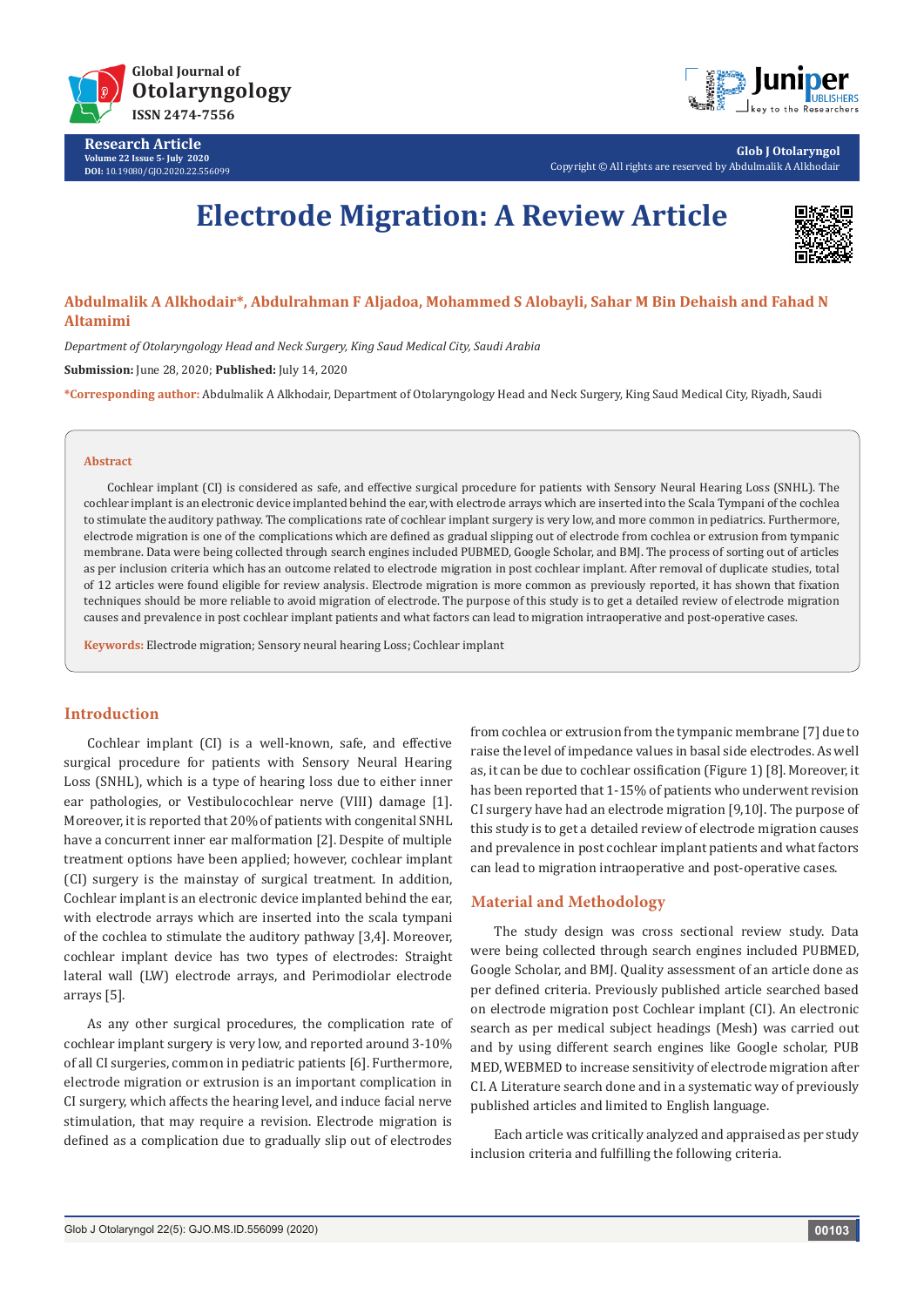# **Global Journal of Otolaryngology**



**Figure 1:** Bone groove created in facial recess to fixate the electrode.1) Chorda tympani, 2) facial nerve, 3) round window membrane, In panel B of figure showed the recommended position of bone while panel c showed electrode fixation through sigmoidal course of sigmoid lead [8].

- a) Article published between in 2008-2019.
- b) Article in which complications of CI are found.
- c) Article which emphasize on electrode migration post CI.

d) Article gives prevalence and incidence of complications in post CI and clearly

- e) Found with respect of duration of the implant.
- f) Article published in English language.

**00136**

Articles published during 2008 to 2019 duration were added as their electrode migration considered as a rare and underrated complication after CI, therefor better approach and to understand the possible factors affecting on electrode migration. While conference papers, articles in abstract form and duplicated were excluded from the search. The authors extracted data in the form of sample size, study settings, publication year, study point and overall theme of article from articles which was included in study.

Authors also confirmed the quality of articles in term of the title and contents.

# **Result**

Of the first 98 peer review articles found on electrode migration in post cochlear implant in which include bone grove electrode migration and perimodiolar electrode migration were segregated as per search method in (Figure 2). Furthermore, Figure 2 summarizes the process of choice of articles as per inclusion criteria and which has an outcome and comparison related to electrode migration in post cochlear implant. After removal of duplicated studies and those studies which are inappropriate and irrelevant to do with electrode emigration in post cochlear implant. A total of 12 articles were found eligible for review analysis. These articles included of 583 total patients. The patient age range is from 2.5 years to 79 years, with duration of follow up period in selected studies were 6 months to five years.



**How to cite this article:** Abdulmalik A A, Abdulrahman F A, Mohammed S A, Fahad N A, Sahar M Bin Dehaish. Electrode Migration: A Review Article. Glob J Oto, 2020; 22(5): 556099. DOI: [10.19080/GJO.2020.22.5560](http://dx.doi.org/10.19080/GJO.2020.22.556099)99.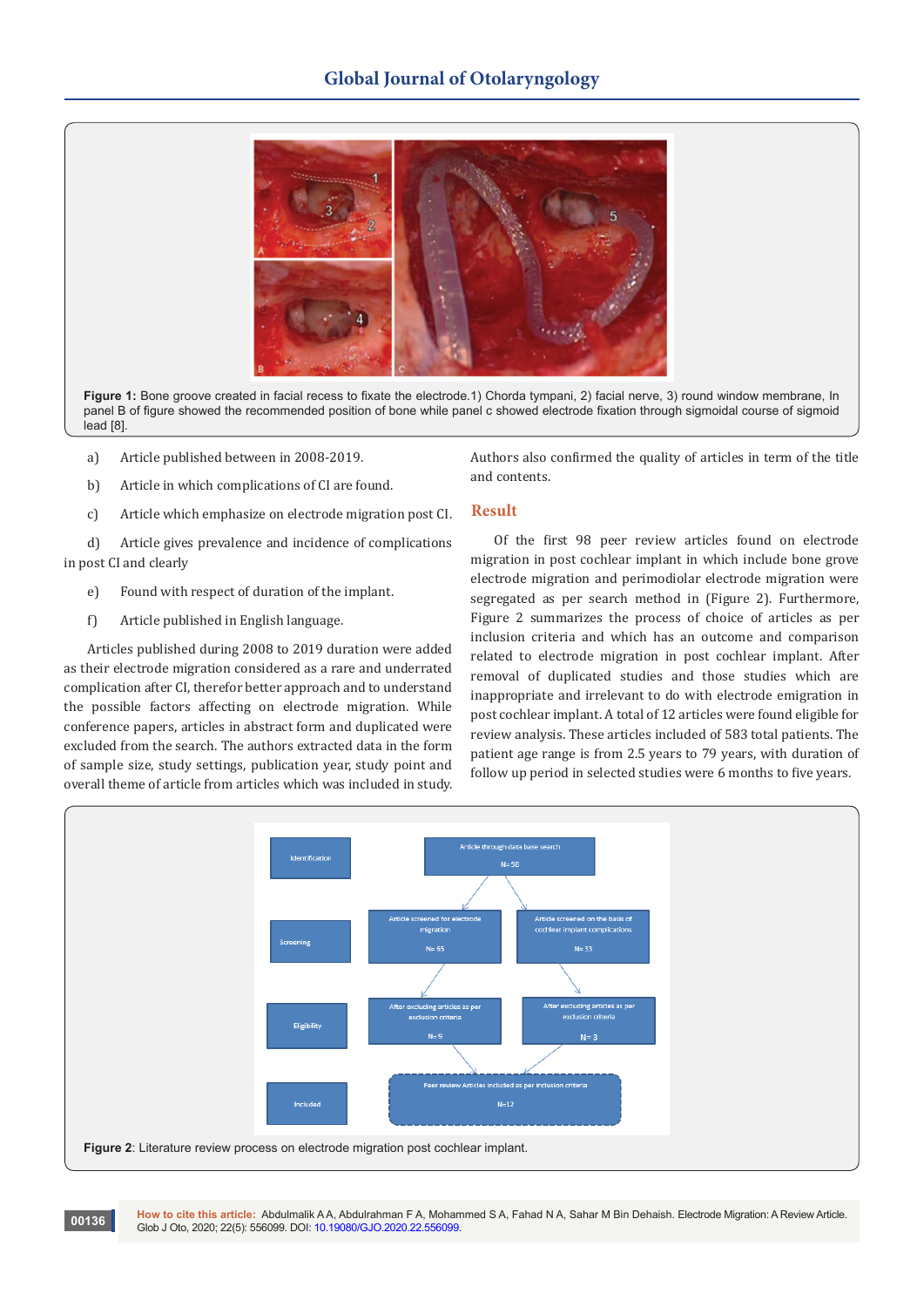A total of 10 peer reviewed publication reported on electrode migration in post cochlear implant was found from the database. All these articles applied to electrode migration either it is bone grooving or perimodiolar electrode migration. Characteristics of each study given in Table 1 which summarizes the electrode migration with different and advance strategy for cochlear implant. Studies by J holder et al. and sunde et al. [12] in which 262 patients were observed after implantation, out of which 9 (25.7%) patients had incomplete insertion of electrodes, and in 2 (6.0%) patients reported with electrode migration which was observed through CT scan and 0.9% device failure due to electrode migration respectively [11,12].

| <b>Study &amp; Year</b>          | <b>Method</b>                       | <b>Sample Size</b> | <b>Reason for Reim-</b><br>plantation               | <b>Electrode Migration</b><br><b>Measurement</b>             | <b>Type of Elec-</b><br>trodes | P Value      | <b>Frequency of</b><br><b>Clinical Symp-</b><br>toms |
|----------------------------------|-------------------------------------|--------------------|-----------------------------------------------------|--------------------------------------------------------------|--------------------------------|--------------|------------------------------------------------------|
| Vander marel K S.<br>et al. [14] | Metanalysis                         | $N = 35$           | Device failure and<br>drop in performance           | >1mm in HiFocusIJ<br><1mm in HiFocusI                        | HiFocus1J                      | $\Omega$     | 5%                                                   |
| Dietz et al. [15]                | Case Control                        | $N = 12$           | Drop in perfor-<br>mance                            | $>1$ mm                                                      | Lateral wall<br>electrodes     | 0.03         | 2%                                                   |
| Connell et al. [10]              | Systematic<br>review                | $N = 08$           | Drop in perfor-<br>mance                            | $>1$ mm                                                      | Modiolur elec-<br>trodes       | 0.05         | 3.80%                                                |
| Leinung et al. [8]               | Cross<br>sectional<br>observational | $N = 29$           | Drop in perfor-<br>mance                            | >1mm in Modiolur<br>electrodes <1mm in<br>lateral electrodes | Modiolur elec-<br>trodes       | 0.03         | 4.20%                                                |
| Mittman et al. [7]               | Case control                        | $N = 27$           | Drop in perfor-<br>mance                            | $>1$ mm                                                      | Modiolur elec-<br>trodes       | 0.05         | 3.20%                                                |
| Wamna et al. 2014                | Metanalysis                         | $N = 116$          | Painful stimulation                                 | $>1$ mm                                                      | Modiolur elec-<br>trodes       | 0.03         | 2%                                                   |
| Waltzman et al.<br>[21]          | Observa-<br>tional                  | $N = 133$          | Drop in perfor-<br>mance                            | $>2$ mm                                                      | Modiolur elec-<br>trodes       | 0.05         | 4%                                                   |
| Fischer et al. [19]              | Retrospective<br>review             | $N = 63$           | Drop in perfor-<br>mance                            | >1mm in HiFocusIJ<br><1mm in HiFocusI                        | HiFocus1J                      | 0.02         | 1.70%                                                |
| Grolmela et al. [13]             | Retrospective<br>review             | $N = 72$           | Drop in perfor-<br>mance                            | $>1$ mm                                                      | Lateral wall<br>electrodes     | 0.04         | 3.40%                                                |
| Bennink et al. 2017              | Metanalysis                         | $N=65$             | Drop in perfor-<br>mance and painful<br>stimulation | $>1$ mm                                                      | Modiolur elec-<br>trodes       | 0.05         | 3.00%                                                |
| Spari et al. [10]                | Cross sec-<br>tional                | $N = 23$           | Drop in perfor-<br>mance                            | >1mm in Modiolur<br>electrodes <1mm in<br>lateral electrodes | Modiolur elec-<br>trodes       | 0.01         | 5.20%                                                |
| Holder et al. [11]               | Retrospective                       | $N=35$             | Prevalence of elec-<br>trode migration              | $>1$ mm                                                      | Modular elec-<br>trode         | $\mathbf{0}$ | Not objected in<br>study.                            |

Table 1: characteristics of selected studies

Additionally, Kevin D Brown et al has followed up 806 patients with cochlear implant and it has been found that most common reason for reimplantation is device failure which is 78% out of which 55% is hard failure and 23% soft failure which is further followed by electrode migration that is reported around 9% [13]. In another study published by Van der et al. [14] it was analyzed that electrode positioning evaluated in 35 patients with cochlear implant out of which 16 patients were with non-positioner C11 Hi Focus 1 and 19 were with HiRes 90K using multiplanar reconstruction [14]. This study was a retrospective study and out of 35 patients, 5 patients were evaluated with complaints like vertigo, tinnitus and headache and electrode migration may correlate with implant type, insertion depth or presence of complaints. It is found that Migrations were detected in 10 patients (29%).

There was a significant effect of the implant type in favor of the HiFocus1, but there is no relation to the original insertion depth of the device. Out of 35 there are 5 patients scanned because of signs and symptoms of tinnitus and vertigo, 2 patients with migrations were detected. Comparison of different electrode types with clinical symptoms or without complaints is shown in (Figure 3). The issues of electrode migration of post CI are associated with lateral wall electrodes by Dietz et al. [15] and Vaid et al. [16] described the factors which are involved in electrode extrusion or migration, which are classified on the basis of intracochlear which pushes the electrode, like cochlear ossification [15,16].

Furthermore, extracochlear causes like wire coiling, mastoid adhesion, electrode type, and electrode depth of insertion. To elaborate it, electrode with deeper insertion has least chances of migration after implant while partially inserted electrodes are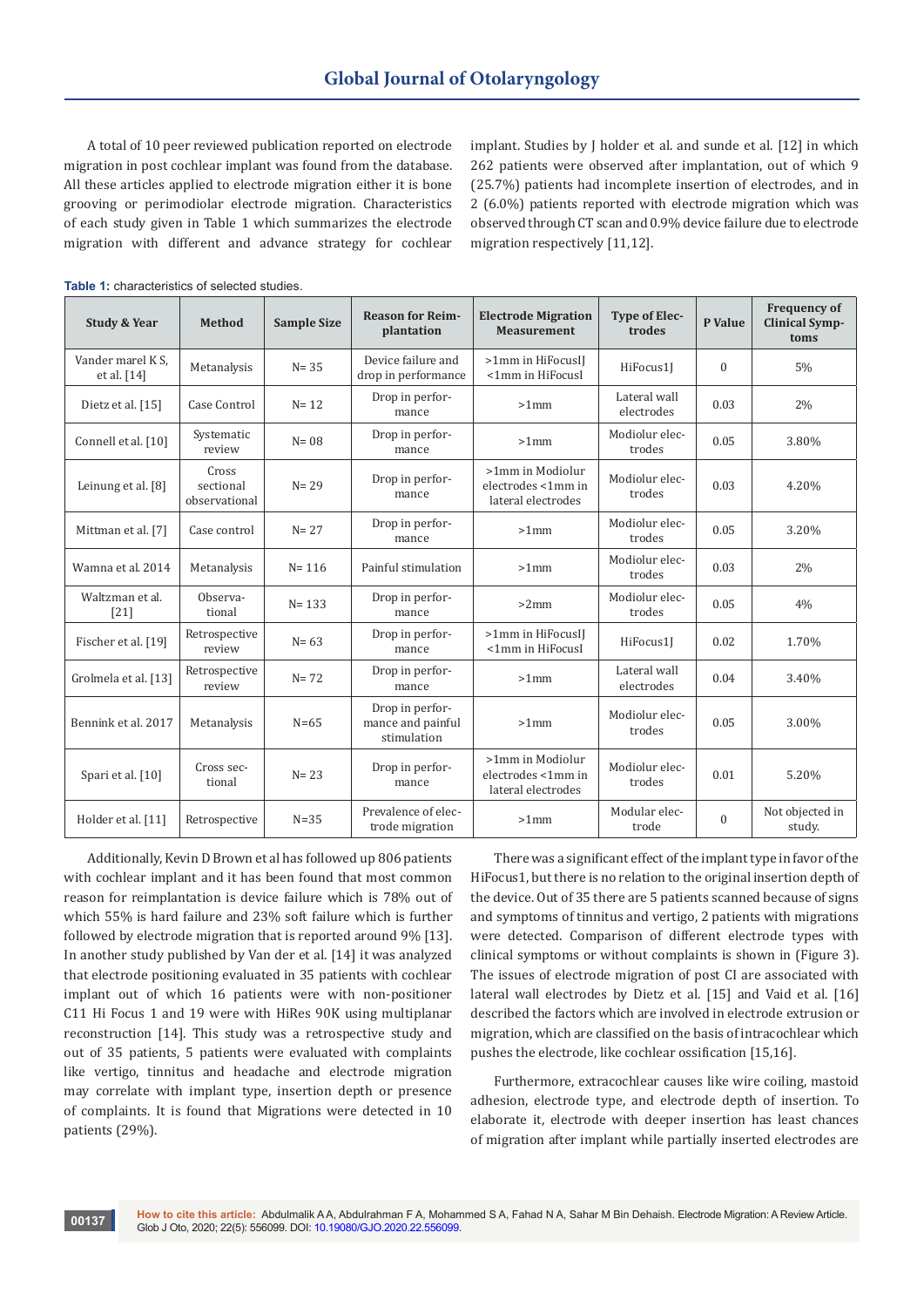more prone to migrate. Frequency of electrode migration, and causative factors after cochlear implant are shown in (Figure 4). In addition, case report by J Otol et al. 2019 discussed about the cholesteatoma effect on electrode migration if there are any signs,

symptoms related to it or before going to cochlear implant, must consider it as it later on causes device failure due to electrode migration [17].



**Figure 3**: Comparison of electrode (HiFocus1 type electrode) migration in respect of different electrode with and without clinical symptoms.



#### **Discussion**

Electrode migration is an underrated complication of post cochlear implant; therefore, it is the least discussed topic remained in research. A review study by Green et al described that 6.25% complications reported in post cochlear implant out of which 1.25% were of electrode migration in first 6 months of duration [18]. A study conducted by Ronald et al showed that in 5 years of duration patients follow up post cochlear implant and there is no electrode migration reported as in cochlear implant they have used titman clip and split bridge and it is known for stable fixation in cochlear implant [19]. In current review it has been cleared that electrode migration is cause of device failure although use stable fixation because it is least effective in fully ossified cochlea [20].

As electrode related device failure like migration, misplacement and excursion is not a well-known complication, because sound awareness must detect electrode migration in post CI patients. A First study by Waltzman et al. [21] that proved electrode migration without pain and symptoms can be occurred [21]. There are advance bionics computerized tomography (CT scan) considered as important in the measurement of electrode migration. In this study it has been observed that migration is irrelevant to insertion depth, and it is shown that only two patients developed a drop in speech perception to those patients who had electrode migration more than >1mm [8,18] and Fixation clip techniques can minimize electrode migration issue.

In a study conducted by Mittman et al has described those fixation techniques like fixation clips can be thought to minimize the risk of electrode migration or misplacement [7]. In one study by Kubo et al described that electrode extrusion is although rare complication but it can lead to re implantation surgery and it may occur after a few years from surgery but fixation of the electrode